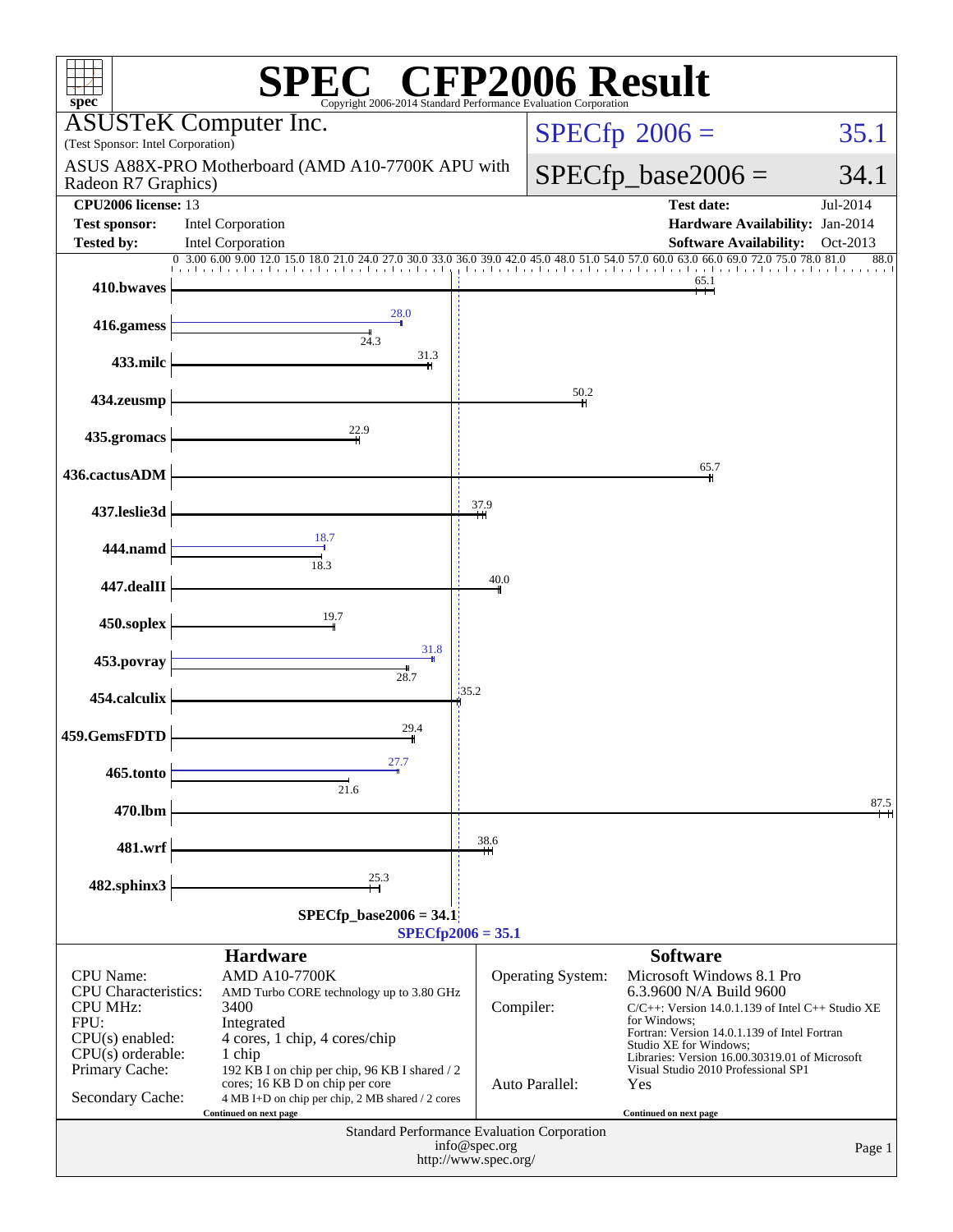| spec <sup>®</sup>                                                                                                                                                                                                                                                                                                                                                                                               |                                                      |                          |                               |       |                      |       |                      |                   |                               |                               |                |              |
|-----------------------------------------------------------------------------------------------------------------------------------------------------------------------------------------------------------------------------------------------------------------------------------------------------------------------------------------------------------------------------------------------------------------|------------------------------------------------------|--------------------------|-------------------------------|-------|----------------------|-------|----------------------|-------------------|-------------------------------|-------------------------------|----------------|--------------|
| <b>ASUSTeK Computer Inc.</b><br>$SPECfp2006 =$                                                                                                                                                                                                                                                                                                                                                                  |                                                      |                          |                               |       |                      |       |                      |                   |                               | 35.1                          |                |              |
| (Test Sponsor: Intel Corporation)                                                                                                                                                                                                                                                                                                                                                                               |                                                      |                          |                               |       |                      |       |                      |                   |                               |                               |                |              |
| ASUS A88X-PRO Motherboard (AMD A10-7700K APU with<br>Radeon R7 Graphics)                                                                                                                                                                                                                                                                                                                                        |                                                      |                          |                               |       |                      |       | $SPECfp\_base2006 =$ |                   |                               |                               |                | 34.1         |
| <b>CPU2006</b> license: 13                                                                                                                                                                                                                                                                                                                                                                                      |                                                      |                          |                               |       |                      |       |                      | <b>Test date:</b> |                               |                               | Jul-2014       |              |
| <b>Test sponsor:</b>                                                                                                                                                                                                                                                                                                                                                                                            | Hardware Availability: Jan-2014<br>Intel Corporation |                          |                               |       |                      |       |                      |                   |                               |                               |                |              |
| <b>Tested by:</b>                                                                                                                                                                                                                                                                                                                                                                                               |                                                      | <b>Intel Corporation</b> |                               |       |                      |       |                      |                   |                               | <b>Software Availability:</b> |                | Oct-2013     |
| <b>NTFS</b><br>L <sub>3</sub> Cache:<br>None<br>File System:<br>Other Cache:<br>None<br><b>System State:</b><br>Default<br>Base Pointers:<br>32/64-bit<br>Memory:<br>8 GB (2 x 4 GB 2Rx4 PC3-12800U-11)<br>Disk Subsystem:<br>Peak Pointers:<br>32/64-bit<br>1 TB Seagate SATA HDD, 7200 RPM<br>Other Hardware:<br>Other Software:<br>None<br>SmartHeap Library Version 10.0 from<br>http://www.microquill.com/ |                                                      |                          |                               |       |                      |       |                      |                   |                               |                               |                |              |
|                                                                                                                                                                                                                                                                                                                                                                                                                 |                                                      |                          |                               |       | <b>Results Table</b> |       |                      |                   |                               |                               |                |              |
| <b>Benchmark</b>                                                                                                                                                                                                                                                                                                                                                                                                | <b>Seconds</b>                                       | <b>Ratio</b>             | <b>Base</b><br><b>Seconds</b> | Ratio | <b>Seconds</b>       | Ratio | <b>Seconds</b>       | Ratio             | <b>Peak</b><br><b>Seconds</b> | Ratio                         | <b>Seconds</b> | <b>Ratio</b> |
| 410.bwayes                                                                                                                                                                                                                                                                                                                                                                                                      | 205                                                  | 66.2                     | 212                           | 64.0  | 209                  | 65.1  | 205                  | 66.2              | 212                           | 64.0                          | 209            | 65.1         |
| 416.gamess                                                                                                                                                                                                                                                                                                                                                                                                      | 806                                                  | 24.3                     | 805                           | 24.3  | 813                  | 24.1  | 701                  | 27.9              | 696                           | 28.1                          | 699            | 28.0         |
| $433$ .milc                                                                                                                                                                                                                                                                                                                                                                                                     | 290                                                  | 31.7                     | 295                           | 31.2  | 293                  | 31.3  | 290                  | 31.7              | 295                           | 31.2                          | 293            | 31.3         |
| 434.zeusmp                                                                                                                                                                                                                                                                                                                                                                                                      | 181                                                  | 50.2                     | 182                           | 50.1  | 180                  | 50.6  | <b>181</b>           | 50.2              | 182                           | 50.1                          | 180            | 50.6         |
| 435.gromacs                                                                                                                                                                                                                                                                                                                                                                                                     | 317                                                  | 22.5                     | 312                           | 22.9  | 312                  | 22.9  | 317                  | 22.5              | 312                           | 22.9                          | 312            | 22.9         |
| 436.cactusADM                                                                                                                                                                                                                                                                                                                                                                                                   | 181                                                  | 66.0                     | 182                           | 65.6  | 182                  | 65.7  | 181                  | 66.0              | 182                           | 65.6                          | 182            | 65.7         |
| 437.leslie3d                                                                                                                                                                                                                                                                                                                                                                                                    | 246                                                  | 38.3                     | 248                           | 37.9  | 252                  | 37.3  | 246                  | 38.3              | 248                           | 37.9                          | 252            | 37.3         |
| 444.namd                                                                                                                                                                                                                                                                                                                                                                                                        | 439                                                  | 18.3                     | 438                           | 18.3  | 438                  | 18.3  | 430                  | 18.6              | <b>430</b>                    | 18.7                          | 430            | 18.7         |
| 447.dealII                                                                                                                                                                                                                                                                                                                                                                                                      | 286                                                  | 40.0                     | 286                           | 40.1  | 288                  | 39.8  | 286                  | 40.0              | 286                           | 40.1                          | 288            | 39.8         |
| 450.soplex                                                                                                                                                                                                                                                                                                                                                                                                      | 423                                                  | 19.7                     | 419                           | 19.9  | 422                  | 19.7  | 423                  | 19.7              | 419                           | 19.9                          | 422            | 19.7         |
| 453.povray                                                                                                                                                                                                                                                                                                                                                                                                      | 185                                                  | 28.7                     | 184                           | 28.9  | 186                  | 28.6  | 168                  | 31.7              | 168                           | 31.8                          | 167            | 32.0         |
| 454.calculix                                                                                                                                                                                                                                                                                                                                                                                                    | 237                                                  | 34.8                     | 234                           | 35.2  | 234                  | 35.2  | 237                  | 34.8              | 234                           | 35.2                          | 234            | 35.2         |
| 459.GemsFDTD                                                                                                                                                                                                                                                                                                                                                                                                    | 360                                                  | 29.4                     | 362                           | 29.3  | 359                  | 29.6  | 360                  | 29.4              | 362                           | 29.3                          | 359            | 29.6         |
| 465.tonto                                                                                                                                                                                                                                                                                                                                                                                                       | 455                                                  | 21.6                     | 455                           | 21.6  | 455                  | 21.6  | 355                  | 27.7              | 356                           | 27.7                          | 358            | 27.5         |
| 470.1bm                                                                                                                                                                                                                                                                                                                                                                                                         | 159                                                  | 86.4                     | 156                           | 88.0  | 157                  | 87.5  | 159                  | 86.4              | 156                           | 88.0                          | 157            | 87.5         |

[482.sphinx3](http://www.spec.org/auto/cpu2006/Docs/482.sphinx3.html) **[771](http://www.spec.org/auto/cpu2006/Docs/result-fields.html#Median) [25.3](http://www.spec.org/auto/cpu2006/Docs/result-fields.html#Median)** 766 25.4 805 24.2 **[771](http://www.spec.org/auto/cpu2006/Docs/result-fields.html#Median) [25.3](http://www.spec.org/auto/cpu2006/Docs/result-fields.html#Median)** 766 25.4 805 24.2 Results appear in the [order in which they were run.](http://www.spec.org/auto/cpu2006/Docs/result-fields.html#RunOrder) Bold underlined text [indicates a median measurement.](http://www.spec.org/auto/cpu2006/Docs/result-fields.html#Median)

[481.wrf](http://www.spec.org/auto/cpu2006/Docs/481.wrf.html) 286 39.1 293 38.1 **[289](http://www.spec.org/auto/cpu2006/Docs/result-fields.html#Median) [38.6](http://www.spec.org/auto/cpu2006/Docs/result-fields.html#Median)** 286 39.1 293 38.1 **[289](http://www.spec.org/auto/cpu2006/Docs/result-fields.html#Median) [38.6](http://www.spec.org/auto/cpu2006/Docs/result-fields.html#Median)**

#### **[Compiler Invocation Notes](http://www.spec.org/auto/cpu2006/Docs/result-fields.html#CompilerInvocationNotes)**

 To compile these binaries, the Intel Compiler 14.0 was set up to generate 64-bit binaries with the command: "ipsxe-comp-vars.bat intel64 vs2010" (shortcut provided in the Intel(r) Parallel Studio XE 2013 program folder)

#### **[Platform Notes](http://www.spec.org/auto/cpu2006/Docs/result-fields.html#PlatformNotes)**

 Sysinfo program C:\SPEC14.0/Docs/sysinfo \$Rev: 6775 \$ \$Date:: 2011-08-16 #\$ \8787f7622badcf24e01c368b1db4377c running on CltD850E6BC6EA4 Tue Jul 1 02:21:24 2014

 This section contains SUT (System Under Test) info as seen by some common utilities. To remove or add to this section, see: Continued on next page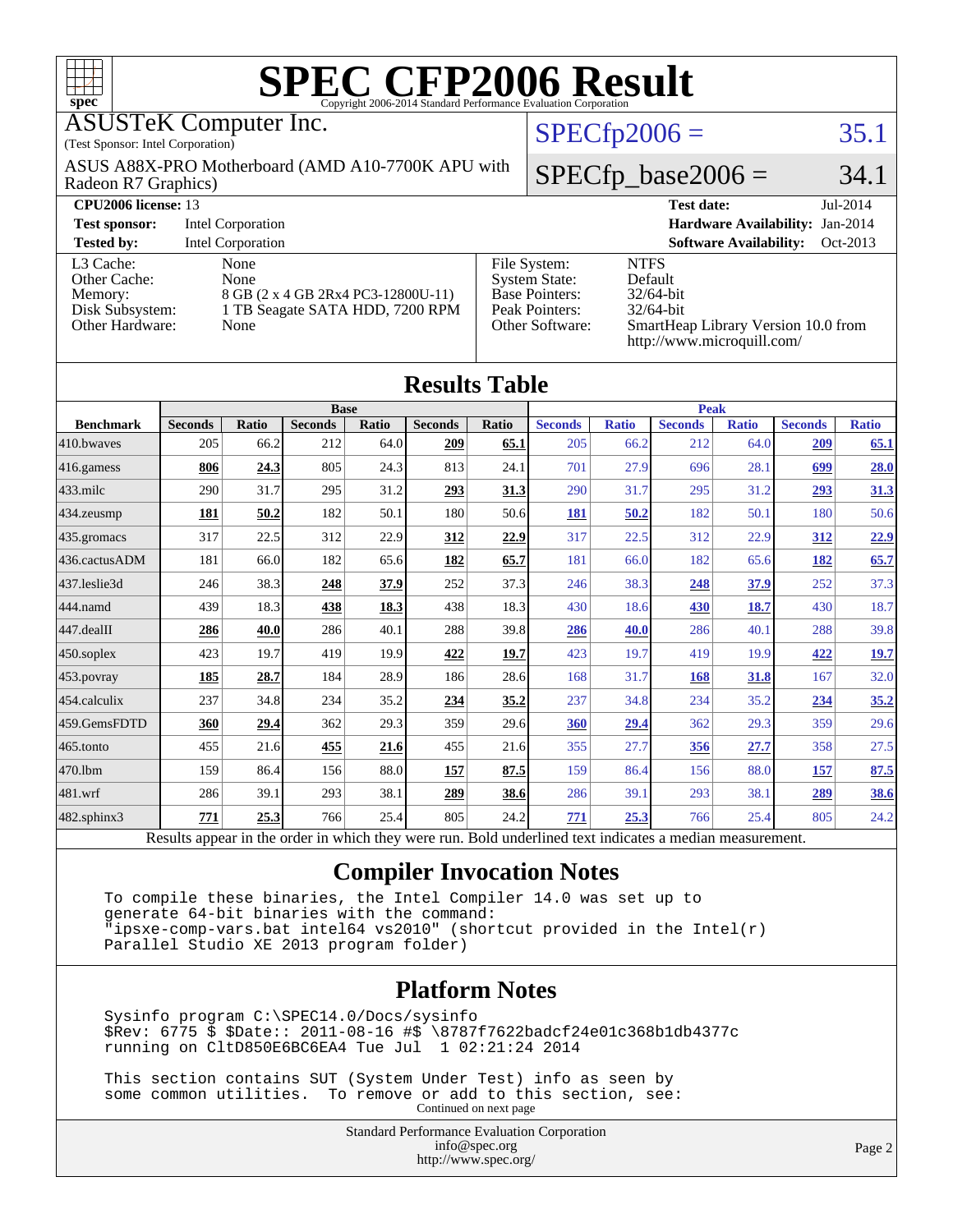

(End of data from sysinfo program)

#### **[Component Notes](http://www.spec.org/auto/cpu2006/Docs/result-fields.html#ComponentNotes)**

 Tested systems can be used with Shin-G ATX case, PC Power and Cooling 1200W power supply

#### **[General Notes](http://www.spec.org/auto/cpu2006/Docs/result-fields.html#GeneralNotes)**

 OMP\_NUM\_THREADS set to number of processors cores KMP\_AFFINITY set to granularity=fine,scatter Binaries compiled on a system with 1x Intel Core i7-860 CPU + 8GB memory using Windows 7 Enterprise 64-bit

### **[Base Compiler Invocation](http://www.spec.org/auto/cpu2006/Docs/result-fields.html#BaseCompilerInvocation)**

[C benchmarks](http://www.spec.org/auto/cpu2006/Docs/result-fields.html#Cbenchmarks): [icl -Qvc10](http://www.spec.org/cpu2006/results/res2014q3/cpu2006-20140715-30425.flags.html#user_CCbase_intel_icc_vc10_9607f3ecbcdf68042245f068e51b40c1) [-Qstd=c99](http://www.spec.org/cpu2006/results/res2014q3/cpu2006-20140715-30425.flags.html#user_CCbase_intel_compiler_c99_mode_1a3d110e3041b3ad4466830521bdad2a)

[C++ benchmarks:](http://www.spec.org/auto/cpu2006/Docs/result-fields.html#CXXbenchmarks) [icl -Qvc10](http://www.spec.org/cpu2006/results/res2014q3/cpu2006-20140715-30425.flags.html#user_CXXbase_intel_icc_vc10_9607f3ecbcdf68042245f068e51b40c1)

[Fortran benchmarks](http://www.spec.org/auto/cpu2006/Docs/result-fields.html#Fortranbenchmarks): [ifort](http://www.spec.org/cpu2006/results/res2014q3/cpu2006-20140715-30425.flags.html#user_FCbase_intel_ifort_8a5e5e06b19a251bdeaf8fdab5d62f20)

[Benchmarks using both Fortran and C](http://www.spec.org/auto/cpu2006/Docs/result-fields.html#BenchmarksusingbothFortranandC): [icl -Qvc10](http://www.spec.org/cpu2006/results/res2014q3/cpu2006-20140715-30425.flags.html#user_CC_FCbase_intel_icc_vc10_9607f3ecbcdf68042245f068e51b40c1) [-Qstd=c99](http://www.spec.org/cpu2006/results/res2014q3/cpu2006-20140715-30425.flags.html#user_CC_FCbase_intel_compiler_c99_mode_1a3d110e3041b3ad4466830521bdad2a) [ifort](http://www.spec.org/cpu2006/results/res2014q3/cpu2006-20140715-30425.flags.html#user_CC_FCbase_intel_ifort_8a5e5e06b19a251bdeaf8fdab5d62f20)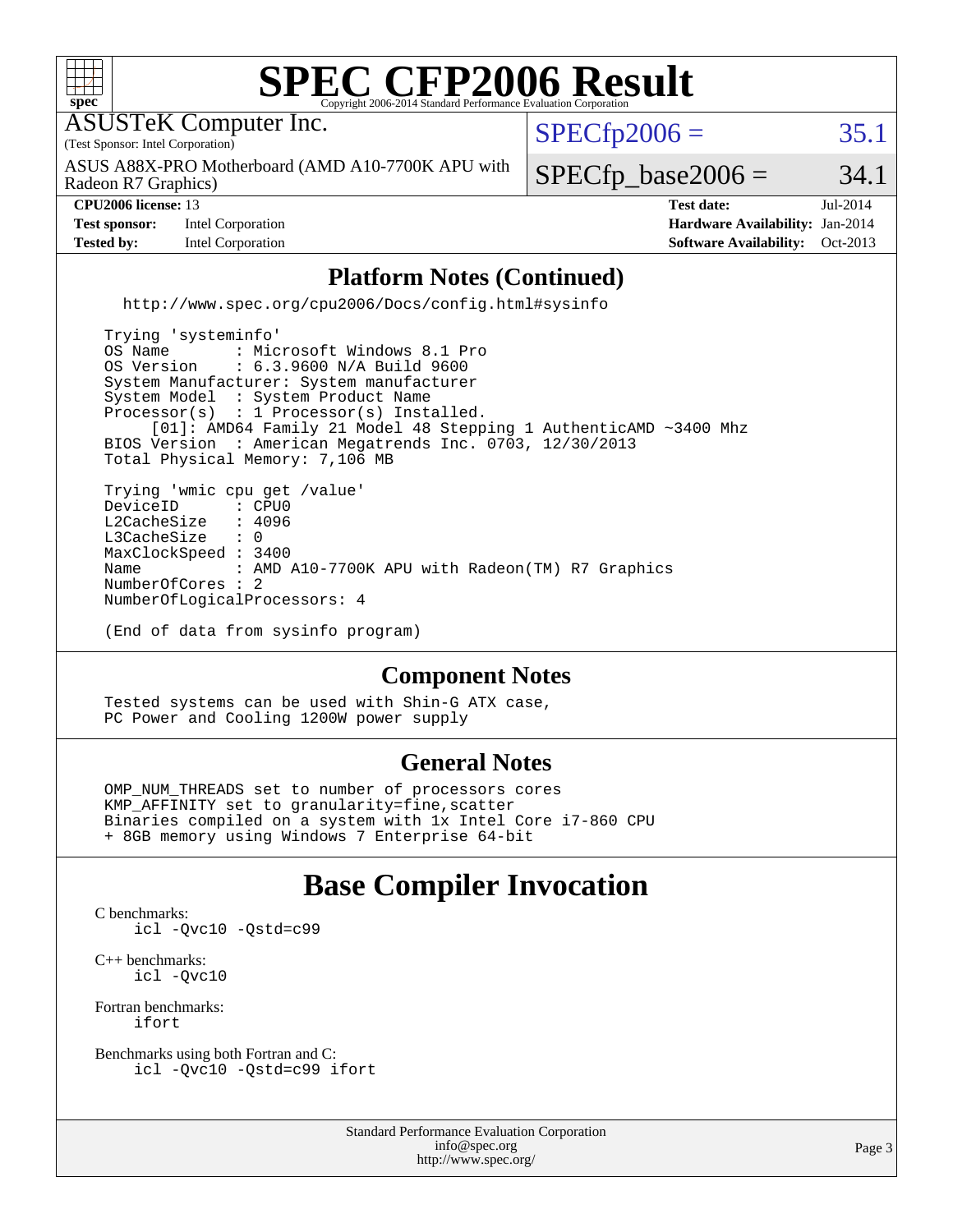

# **[SPEC CFP2006 Result](http://www.spec.org/auto/cpu2006/Docs/result-fields.html#SPECCFP2006Result)**

ASUSTeK Computer Inc.

(Test Sponsor: Intel Corporation)

Radeon R7 Graphics) ASUS A88X-PRO Motherboard (AMD A10-7700K APU with  $SPECTp2006 = 35.1$ 

**[Test sponsor:](http://www.spec.org/auto/cpu2006/Docs/result-fields.html#Testsponsor)** Intel Corporation **[Hardware Availability:](http://www.spec.org/auto/cpu2006/Docs/result-fields.html#HardwareAvailability)** Jan-2014

 $SPECTp\_base2006 = 34.1$ 

**[CPU2006 license:](http://www.spec.org/auto/cpu2006/Docs/result-fields.html#CPU2006license)** 13 **[Test date:](http://www.spec.org/auto/cpu2006/Docs/result-fields.html#Testdate)** Jul-2014 **[Tested by:](http://www.spec.org/auto/cpu2006/Docs/result-fields.html#Testedby)** Intel Corporation **[Software Availability:](http://www.spec.org/auto/cpu2006/Docs/result-fields.html#SoftwareAvailability)** Oct-2013

## **[Base Portability Flags](http://www.spec.org/auto/cpu2006/Docs/result-fields.html#BasePortabilityFlags)**

 410.bwaves: [-DSPEC\\_CPU\\_P64](http://www.spec.org/cpu2006/results/res2014q3/cpu2006-20140715-30425.flags.html#suite_basePORTABILITY410_bwaves_DSPEC_CPU_P64) 416.gamess: [-DSPEC\\_CPU\\_P64](http://www.spec.org/cpu2006/results/res2014q3/cpu2006-20140715-30425.flags.html#suite_basePORTABILITY416_gamess_DSPEC_CPU_P64) 433.milc: [-DSPEC\\_CPU\\_P64](http://www.spec.org/cpu2006/results/res2014q3/cpu2006-20140715-30425.flags.html#suite_basePORTABILITY433_milc_DSPEC_CPU_P64) 434.zeusmp: [-DSPEC\\_CPU\\_P64](http://www.spec.org/cpu2006/results/res2014q3/cpu2006-20140715-30425.flags.html#suite_basePORTABILITY434_zeusmp_DSPEC_CPU_P64) 435.gromacs: [-DSPEC\\_CPU\\_P64](http://www.spec.org/cpu2006/results/res2014q3/cpu2006-20140715-30425.flags.html#suite_basePORTABILITY435_gromacs_DSPEC_CPU_P64) 436.cactusADM: [-DSPEC\\_CPU\\_P64](http://www.spec.org/cpu2006/results/res2014q3/cpu2006-20140715-30425.flags.html#suite_basePORTABILITY436_cactusADM_DSPEC_CPU_P64) [-names:lowercase](http://www.spec.org/cpu2006/results/res2014q3/cpu2006-20140715-30425.flags.html#user_baseFPORTABILITY436_cactusADM_lowercase_routine_name_fa09b8c93d90fdc7bf4c1a91694c3a84) [/assume:underscore](http://www.spec.org/cpu2006/results/res2014q3/cpu2006-20140715-30425.flags.html#user_baseFPORTABILITY436_cactusADM_add-underscore_to_routine_name_0c7c658d9e5eb8b86e282975775768a4) 437.leslie3d: [-DSPEC\\_CPU\\_P64](http://www.spec.org/cpu2006/results/res2014q3/cpu2006-20140715-30425.flags.html#suite_basePORTABILITY437_leslie3d_DSPEC_CPU_P64) 444.namd: [-DSPEC\\_CPU\\_P64](http://www.spec.org/cpu2006/results/res2014q3/cpu2006-20140715-30425.flags.html#suite_basePORTABILITY444_namd_DSPEC_CPU_P64) [/TP](http://www.spec.org/cpu2006/results/res2014q3/cpu2006-20140715-30425.flags.html#user_baseCXXPORTABILITY444_namd_assume_cplusplus_sources_73f79b6e94f79d415caf1b69b30a60d8) 447.dealII: [-DSPEC\\_CPU\\_P64](http://www.spec.org/cpu2006/results/res2014q3/cpu2006-20140715-30425.flags.html#suite_basePORTABILITY447_dealII_DSPEC_CPU_P64) [-DDEAL\\_II\\_MEMBER\\_VAR\\_SPECIALIZATION\\_BUG](http://www.spec.org/cpu2006/results/res2014q3/cpu2006-20140715-30425.flags.html#b447.dealII_baseCXXPORTABILITY_DDEAL_II_MEMBER_VAR_SPECIALIZATION_BUG) [-Qoption,cpp,--ms\\_incompat\\_treatment\\_of\\_commas\\_in\\_macros](http://www.spec.org/cpu2006/results/res2014q3/cpu2006-20140715-30425.flags.html#user_baseCXXPORTABILITY447_dealII_workaround_for_incompat_commas_in_macros_371e7208d1728f07541b35505d65f89c) 450.soplex: [-DSPEC\\_CPU\\_P64](http://www.spec.org/cpu2006/results/res2014q3/cpu2006-20140715-30425.flags.html#suite_basePORTABILITY450_soplex_DSPEC_CPU_P64) 453.povray: [-DSPEC\\_CPU\\_P64](http://www.spec.org/cpu2006/results/res2014q3/cpu2006-20140715-30425.flags.html#suite_basePORTABILITY453_povray_DSPEC_CPU_P64) [-DSPEC\\_CPU\\_NEED\\_INVHYP](http://www.spec.org/cpu2006/results/res2014q3/cpu2006-20140715-30425.flags.html#b453.povray_baseCXXPORTABILITY_DSPEC_CPU_NEED_INVHYP) [-DNEED\\_INVHYP](http://www.spec.org/cpu2006/results/res2014q3/cpu2006-20140715-30425.flags.html#b453.povray_baseCXXPORTABILITY_DNEED_INVHYP) 454.calculix: [-DSPEC\\_CPU\\_P64](http://www.spec.org/cpu2006/results/res2014q3/cpu2006-20140715-30425.flags.html#suite_basePORTABILITY454_calculix_DSPEC_CPU_P64) [-DSPEC\\_CPU\\_NOZMODIFIER](http://www.spec.org/cpu2006/results/res2014q3/cpu2006-20140715-30425.flags.html#b454.calculix_baseCPORTABILITY_DSPEC_CPU_NOZMODIFIER) [-names:lowercase](http://www.spec.org/cpu2006/results/res2014q3/cpu2006-20140715-30425.flags.html#user_baseFPORTABILITY454_calculix_lowercase_routine_name_fa09b8c93d90fdc7bf4c1a91694c3a84) 459.GemsFDTD: [-DSPEC\\_CPU\\_P64](http://www.spec.org/cpu2006/results/res2014q3/cpu2006-20140715-30425.flags.html#suite_basePORTABILITY459_GemsFDTD_DSPEC_CPU_P64) 465.tonto: [-DSPEC\\_CPU\\_P64](http://www.spec.org/cpu2006/results/res2014q3/cpu2006-20140715-30425.flags.html#suite_basePORTABILITY465_tonto_DSPEC_CPU_P64) 470.lbm: [-DSPEC\\_CPU\\_P64](http://www.spec.org/cpu2006/results/res2014q3/cpu2006-20140715-30425.flags.html#suite_basePORTABILITY470_lbm_DSPEC_CPU_P64) 481.wrf: [-DSPEC\\_CPU\\_P64](http://www.spec.org/cpu2006/results/res2014q3/cpu2006-20140715-30425.flags.html#suite_basePORTABILITY481_wrf_DSPEC_CPU_P64) [-DSPEC\\_CPU\\_WINDOWS\\_ICL](http://www.spec.org/cpu2006/results/res2014q3/cpu2006-20140715-30425.flags.html#b481.wrf_baseCPORTABILITY_DSPEC_CPU_WINDOWS_ICL) 482.sphinx3: [-DSPEC\\_CPU\\_P64](http://www.spec.org/cpu2006/results/res2014q3/cpu2006-20140715-30425.flags.html#suite_basePORTABILITY482_sphinx3_DSPEC_CPU_P64)

### **[Base Optimization Flags](http://www.spec.org/auto/cpu2006/Docs/result-fields.html#BaseOptimizationFlags)**

[C benchmarks](http://www.spec.org/auto/cpu2006/Docs/result-fields.html#Cbenchmarks):

[/arch:AVX](http://www.spec.org/cpu2006/results/res2014q3/cpu2006-20140715-30425.flags.html#user_CCbase_f-archAVX_e8ab52e15dc7c67e0682fc680b79ed94) [-Qipo](http://www.spec.org/cpu2006/results/res2014q3/cpu2006-20140715-30425.flags.html#user_CCbase_f-Qipo) [-O3](http://www.spec.org/cpu2006/results/res2014q3/cpu2006-20140715-30425.flags.html#user_CCbase_f-O3) [-Qprec-div-](http://www.spec.org/cpu2006/results/res2014q3/cpu2006-20140715-30425.flags.html#user_CCbase_f-Qprec-div-) [-Qparallel](http://www.spec.org/cpu2006/results/res2014q3/cpu2006-20140715-30425.flags.html#user_CCbase_f-Qparallel) [-Qansi-alias](http://www.spec.org/cpu2006/results/res2014q3/cpu2006-20140715-30425.flags.html#user_CCbase_f-Qansi-alias) [-Qopt-prefetch](http://www.spec.org/cpu2006/results/res2014q3/cpu2006-20140715-30425.flags.html#user_CCbase_f-Qprefetch_37c211608666b9dff9380561f602f0a8) [-Qauto-ilp32](http://www.spec.org/cpu2006/results/res2014q3/cpu2006-20140715-30425.flags.html#user_CCbase_f-Qauto-ilp32) [/F1000000000](http://www.spec.org/cpu2006/results/res2014q3/cpu2006-20140715-30425.flags.html#user_CCbase_set_stack_space_25d7749c1988d91b7f93afbc0ec53727)

[C++ benchmarks:](http://www.spec.org/auto/cpu2006/Docs/result-fields.html#CXXbenchmarks)

[/arch:AVX](http://www.spec.org/cpu2006/results/res2014q3/cpu2006-20140715-30425.flags.html#user_CXXbase_f-archAVX_e8ab52e15dc7c67e0682fc680b79ed94) [-Qipo](http://www.spec.org/cpu2006/results/res2014q3/cpu2006-20140715-30425.flags.html#user_CXXbase_f-Qipo) [-O3](http://www.spec.org/cpu2006/results/res2014q3/cpu2006-20140715-30425.flags.html#user_CXXbase_f-O3) [-Qprec-div-](http://www.spec.org/cpu2006/results/res2014q3/cpu2006-20140715-30425.flags.html#user_CXXbase_f-Qprec-div-) [-Qparallel](http://www.spec.org/cpu2006/results/res2014q3/cpu2006-20140715-30425.flags.html#user_CXXbase_f-Qparallel) [-Qansi-alias](http://www.spec.org/cpu2006/results/res2014q3/cpu2006-20140715-30425.flags.html#user_CXXbase_f-Qansi-alias) [-Qopt-prefetch](http://www.spec.org/cpu2006/results/res2014q3/cpu2006-20140715-30425.flags.html#user_CXXbase_f-Qprefetch_37c211608666b9dff9380561f602f0a8) [-Qcxx-features](http://www.spec.org/cpu2006/results/res2014q3/cpu2006-20140715-30425.flags.html#user_CXXbase_f-Qcxx_features_dbf36c8a6dba956e22f1645e4dcd4d98) [-Qauto-ilp32](http://www.spec.org/cpu2006/results/res2014q3/cpu2006-20140715-30425.flags.html#user_CXXbase_f-Qauto-ilp32) [/F1000000000](http://www.spec.org/cpu2006/results/res2014q3/cpu2006-20140715-30425.flags.html#user_CXXbase_set_stack_space_25d7749c1988d91b7f93afbc0ec53727) [shlW64M.lib](http://www.spec.org/cpu2006/results/res2014q3/cpu2006-20140715-30425.flags.html#user_CXXbase_SmartHeap64_c4f7f76711bdf8c0633a5c1edf6e5396)  [-link /FORCE:MULTIPLE](http://www.spec.org/cpu2006/results/res2014q3/cpu2006-20140715-30425.flags.html#user_CXXbase_link_force_multiple2_070fe330869edf77077b841074b8b0b6)

[Fortran benchmarks](http://www.spec.org/auto/cpu2006/Docs/result-fields.html#Fortranbenchmarks):

[/arch:AVX](http://www.spec.org/cpu2006/results/res2014q3/cpu2006-20140715-30425.flags.html#user_FCbase_f-archAVX_e8ab52e15dc7c67e0682fc680b79ed94) [-Qipo](http://www.spec.org/cpu2006/results/res2014q3/cpu2006-20140715-30425.flags.html#user_FCbase_f-Qipo) [-O3](http://www.spec.org/cpu2006/results/res2014q3/cpu2006-20140715-30425.flags.html#user_FCbase_f-O3) [-Qprec-div-](http://www.spec.org/cpu2006/results/res2014q3/cpu2006-20140715-30425.flags.html#user_FCbase_f-Qprec-div-) [-Qparallel](http://www.spec.org/cpu2006/results/res2014q3/cpu2006-20140715-30425.flags.html#user_FCbase_f-Qparallel) [-Qansi-alias](http://www.spec.org/cpu2006/results/res2014q3/cpu2006-20140715-30425.flags.html#user_FCbase_f-Qansi-alias) [-Qopt-prefetch](http://www.spec.org/cpu2006/results/res2014q3/cpu2006-20140715-30425.flags.html#user_FCbase_f-Qprefetch_37c211608666b9dff9380561f602f0a8) [/F1000000000](http://www.spec.org/cpu2006/results/res2014q3/cpu2006-20140715-30425.flags.html#user_FCbase_set_stack_space_25d7749c1988d91b7f93afbc0ec53727)

[Benchmarks using both Fortran and C](http://www.spec.org/auto/cpu2006/Docs/result-fields.html#BenchmarksusingbothFortranandC):

[/arch:AVX](http://www.spec.org/cpu2006/results/res2014q3/cpu2006-20140715-30425.flags.html#user_CC_FCbase_f-archAVX_e8ab52e15dc7c67e0682fc680b79ed94) [-Qipo](http://www.spec.org/cpu2006/results/res2014q3/cpu2006-20140715-30425.flags.html#user_CC_FCbase_f-Qipo) [-O3](http://www.spec.org/cpu2006/results/res2014q3/cpu2006-20140715-30425.flags.html#user_CC_FCbase_f-O3) [-Qprec-div-](http://www.spec.org/cpu2006/results/res2014q3/cpu2006-20140715-30425.flags.html#user_CC_FCbase_f-Qprec-div-) [-Qparallel](http://www.spec.org/cpu2006/results/res2014q3/cpu2006-20140715-30425.flags.html#user_CC_FCbase_f-Qparallel) [-Qansi-alias](http://www.spec.org/cpu2006/results/res2014q3/cpu2006-20140715-30425.flags.html#user_CC_FCbase_f-Qansi-alias) [-Qopt-prefetch](http://www.spec.org/cpu2006/results/res2014q3/cpu2006-20140715-30425.flags.html#user_CC_FCbase_f-Qprefetch_37c211608666b9dff9380561f602f0a8) [-Qauto-ilp32](http://www.spec.org/cpu2006/results/res2014q3/cpu2006-20140715-30425.flags.html#user_CC_FCbase_f-Qauto-ilp32) [/F1000000000](http://www.spec.org/cpu2006/results/res2014q3/cpu2006-20140715-30425.flags.html#user_CC_FCbase_set_stack_space_25d7749c1988d91b7f93afbc0ec53727)

# **[Peak Compiler Invocation](http://www.spec.org/auto/cpu2006/Docs/result-fields.html#PeakCompilerInvocation)**

[C benchmarks](http://www.spec.org/auto/cpu2006/Docs/result-fields.html#Cbenchmarks):

[icl -Qvc10](http://www.spec.org/cpu2006/results/res2014q3/cpu2006-20140715-30425.flags.html#user_CCpeak_intel_icc_vc10_9607f3ecbcdf68042245f068e51b40c1) [-Qstd=c99](http://www.spec.org/cpu2006/results/res2014q3/cpu2006-20140715-30425.flags.html#user_CCpeak_intel_compiler_c99_mode_1a3d110e3041b3ad4466830521bdad2a)

[C++ benchmarks:](http://www.spec.org/auto/cpu2006/Docs/result-fields.html#CXXbenchmarks) [icl -Qvc10](http://www.spec.org/cpu2006/results/res2014q3/cpu2006-20140715-30425.flags.html#user_CXXpeak_intel_icc_vc10_9607f3ecbcdf68042245f068e51b40c1)

Continued on next page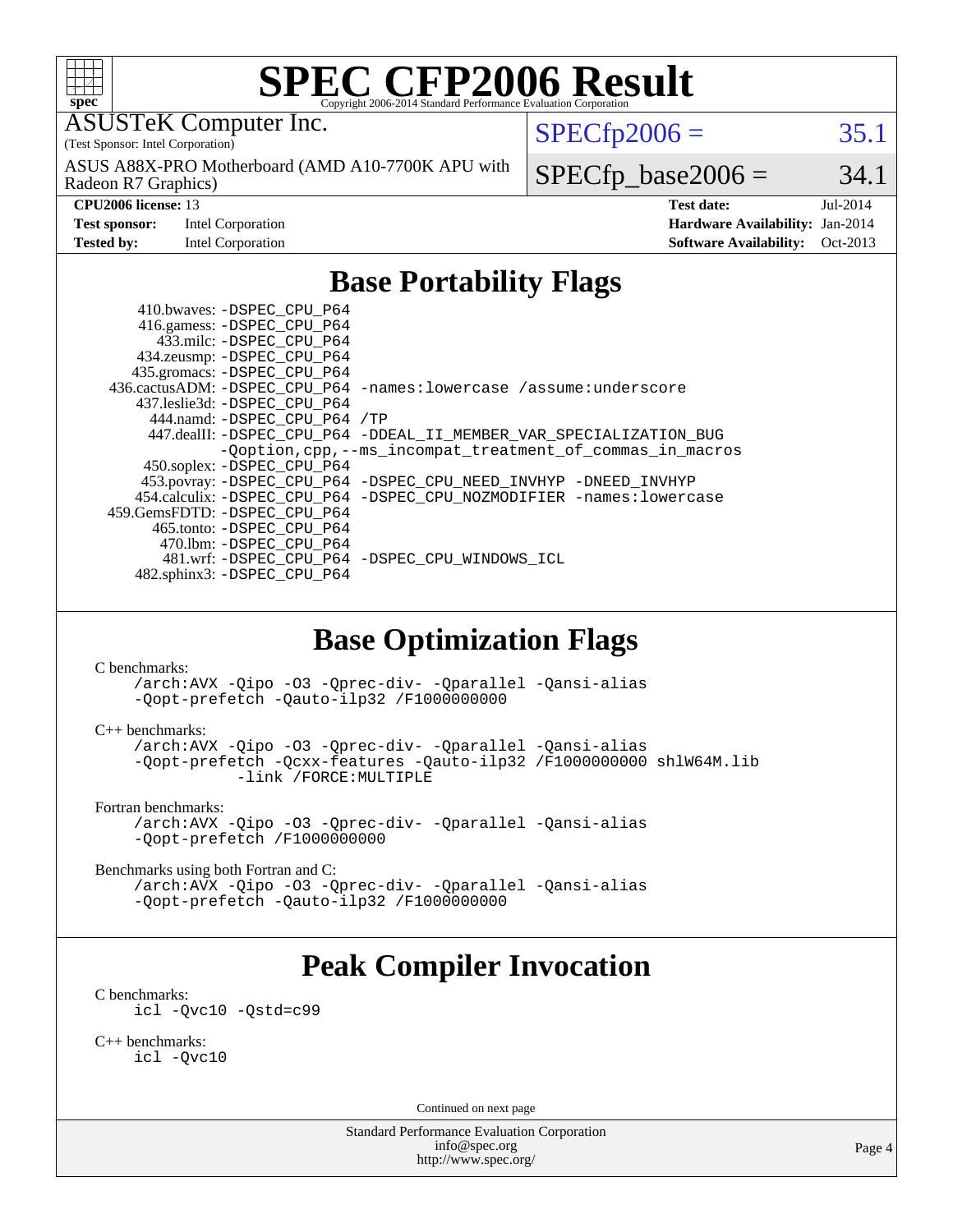

# **[SPEC CFP2006 Result](http://www.spec.org/auto/cpu2006/Docs/result-fields.html#SPECCFP2006Result)**

ASUSTeK Computer Inc.

(Test Sponsor: Intel Corporation)

Radeon R7 Graphics) ASUS A88X-PRO Motherboard (AMD A10-7700K APU with  $SPECTp2006 = 35.1$ 

 $SPECTp\_base2006 = 34.1$ 

**[Test sponsor:](http://www.spec.org/auto/cpu2006/Docs/result-fields.html#Testsponsor)** Intel Corporation **[Hardware Availability:](http://www.spec.org/auto/cpu2006/Docs/result-fields.html#HardwareAvailability)** Jan-2014

**[CPU2006 license:](http://www.spec.org/auto/cpu2006/Docs/result-fields.html#CPU2006license)** 13 **[Test date:](http://www.spec.org/auto/cpu2006/Docs/result-fields.html#Testdate)** Jul-2014 **[Tested by:](http://www.spec.org/auto/cpu2006/Docs/result-fields.html#Testedby)** Intel Corporation **[Software Availability:](http://www.spec.org/auto/cpu2006/Docs/result-fields.html#SoftwareAvailability)** Oct-2013

# **[Peak Compiler Invocation \(Continued\)](http://www.spec.org/auto/cpu2006/Docs/result-fields.html#PeakCompilerInvocation)**

[Fortran benchmarks](http://www.spec.org/auto/cpu2006/Docs/result-fields.html#Fortranbenchmarks): [ifort](http://www.spec.org/cpu2006/results/res2014q3/cpu2006-20140715-30425.flags.html#user_FCpeak_intel_ifort_8a5e5e06b19a251bdeaf8fdab5d62f20)

[Benchmarks using both Fortran and C](http://www.spec.org/auto/cpu2006/Docs/result-fields.html#BenchmarksusingbothFortranandC): [icl -Qvc10](http://www.spec.org/cpu2006/results/res2014q3/cpu2006-20140715-30425.flags.html#user_CC_FCpeak_intel_icc_vc10_9607f3ecbcdf68042245f068e51b40c1) [-Qstd=c99](http://www.spec.org/cpu2006/results/res2014q3/cpu2006-20140715-30425.flags.html#user_CC_FCpeak_intel_compiler_c99_mode_1a3d110e3041b3ad4466830521bdad2a) [ifort](http://www.spec.org/cpu2006/results/res2014q3/cpu2006-20140715-30425.flags.html#user_CC_FCpeak_intel_ifort_8a5e5e06b19a251bdeaf8fdab5d62f20)

**[Peak Portability Flags](http://www.spec.org/auto/cpu2006/Docs/result-fields.html#PeakPortabilityFlags)**

Same as Base Portability Flags

## **[Peak Optimization Flags](http://www.spec.org/auto/cpu2006/Docs/result-fields.html#PeakOptimizationFlags)**

[C benchmarks](http://www.spec.org/auto/cpu2006/Docs/result-fields.html#Cbenchmarks):

433.milc: basepeak = yes

 $470$ .lbm: basepeak = yes

 $482$ .sphinx $3$ : basepeak = yes

```
C++ benchmarks:
```
 444.namd: [/arch:AVX](http://www.spec.org/cpu2006/results/res2014q3/cpu2006-20140715-30425.flags.html#user_peakPASS2_CXXFLAGSPASS2_LDFLAGS444_namd_f-archAVX_e8ab52e15dc7c67e0682fc680b79ed94)(pass 2) [-Qprof\\_gen](http://www.spec.org/cpu2006/results/res2014q3/cpu2006-20140715-30425.flags.html#user_peakPASS1_CXXFLAGSPASS1_LDFLAGS444_namd_Qprof_gen)(pass 1) [-Qprof\\_use](http://www.spec.org/cpu2006/results/res2014q3/cpu2006-20140715-30425.flags.html#user_peakPASS2_CXXFLAGSPASS2_LDFLAGS444_namd_Qprof_use)(pass 2) [-Qipo](http://www.spec.org/cpu2006/results/res2014q3/cpu2006-20140715-30425.flags.html#user_peakOPTIMIZE444_namd_f-Qipo) [-O3](http://www.spec.org/cpu2006/results/res2014q3/cpu2006-20140715-30425.flags.html#user_peakOPTIMIZE444_namd_f-O3) [-Qprec-div-](http://www.spec.org/cpu2006/results/res2014q3/cpu2006-20140715-30425.flags.html#user_peakOPTIMIZE444_namd_f-Qprec-div-) [-Oa](http://www.spec.org/cpu2006/results/res2014q3/cpu2006-20140715-30425.flags.html#user_peakOPTIMIZE444_namd_f-Oa) [-Qauto-ilp32](http://www.spec.org/cpu2006/results/res2014q3/cpu2006-20140715-30425.flags.html#user_peakCXXOPTIMIZE444_namd_f-Qauto-ilp32) [/F1000000000](http://www.spec.org/cpu2006/results/res2014q3/cpu2006-20140715-30425.flags.html#user_peakEXTRA_LDFLAGS444_namd_set_stack_space_25d7749c1988d91b7f93afbc0ec53727) [shlW64M.lib](http://www.spec.org/cpu2006/results/res2014q3/cpu2006-20140715-30425.flags.html#user_peakEXTRA_LIBS444_namd_SmartHeap64_c4f7f76711bdf8c0633a5c1edf6e5396) [-link /FORCE:MULTIPLE](http://www.spec.org/cpu2006/results/res2014q3/cpu2006-20140715-30425.flags.html#user_peakLDOUT444_namd_link_force_multiple2_070fe330869edf77077b841074b8b0b6)

447.dealII: basepeak = yes

 $450$ .soplex: basepeak = yes

 453.povray: [/arch:AVX](http://www.spec.org/cpu2006/results/res2014q3/cpu2006-20140715-30425.flags.html#user_peakPASS2_CXXFLAGSPASS2_LDFLAGS453_povray_f-archAVX_e8ab52e15dc7c67e0682fc680b79ed94)(pass 2) [-Qprof\\_gen](http://www.spec.org/cpu2006/results/res2014q3/cpu2006-20140715-30425.flags.html#user_peakPASS1_CXXFLAGSPASS1_LDFLAGS453_povray_Qprof_gen)(pass 1) [-Qprof\\_use](http://www.spec.org/cpu2006/results/res2014q3/cpu2006-20140715-30425.flags.html#user_peakPASS2_CXXFLAGSPASS2_LDFLAGS453_povray_Qprof_use)(pass 2) [-Qipo](http://www.spec.org/cpu2006/results/res2014q3/cpu2006-20140715-30425.flags.html#user_peakOPTIMIZE453_povray_f-Qipo) [-O3](http://www.spec.org/cpu2006/results/res2014q3/cpu2006-20140715-30425.flags.html#user_peakOPTIMIZE453_povray_f-O3) [-Qprec-div-](http://www.spec.org/cpu2006/results/res2014q3/cpu2006-20140715-30425.flags.html#user_peakOPTIMIZE453_povray_f-Qprec-div-) [-Qunroll4](http://www.spec.org/cpu2006/results/res2014q3/cpu2006-20140715-30425.flags.html#user_peakOPTIMIZE453_povray_f-Qunroll_013b1c0ea3aa84ef2c65e488bcc3d968) [-Qansi-alias](http://www.spec.org/cpu2006/results/res2014q3/cpu2006-20140715-30425.flags.html#user_peakOPTIMIZE453_povray_f-Qansi-alias) [-Qauto-ilp32](http://www.spec.org/cpu2006/results/res2014q3/cpu2006-20140715-30425.flags.html#user_peakCXXOPTIMIZE453_povray_f-Qauto-ilp32) [/F1000000000](http://www.spec.org/cpu2006/results/res2014q3/cpu2006-20140715-30425.flags.html#user_peakEXTRA_LDFLAGS453_povray_set_stack_space_25d7749c1988d91b7f93afbc0ec53727) [shlW64M.lib](http://www.spec.org/cpu2006/results/res2014q3/cpu2006-20140715-30425.flags.html#user_peakEXTRA_LIBS453_povray_SmartHeap64_c4f7f76711bdf8c0633a5c1edf6e5396)

[Fortran benchmarks](http://www.spec.org/auto/cpu2006/Docs/result-fields.html#Fortranbenchmarks):

 $410.bwaves: basepeak = yes$ 

 416.gamess: [/arch:AVX](http://www.spec.org/cpu2006/results/res2014q3/cpu2006-20140715-30425.flags.html#user_peakPASS2_FFLAGSPASS2_LDFLAGS416_gamess_f-archAVX_e8ab52e15dc7c67e0682fc680b79ed94)(pass 2) [-Qprof\\_gen](http://www.spec.org/cpu2006/results/res2014q3/cpu2006-20140715-30425.flags.html#user_peakPASS1_FFLAGSPASS1_LDFLAGS416_gamess_Qprof_gen)(pass 1) [-Qprof\\_use](http://www.spec.org/cpu2006/results/res2014q3/cpu2006-20140715-30425.flags.html#user_peakPASS2_FFLAGSPASS2_LDFLAGS416_gamess_Qprof_use)(pass 2) [-Qipo](http://www.spec.org/cpu2006/results/res2014q3/cpu2006-20140715-30425.flags.html#user_peakOPTIMIZE416_gamess_f-Qipo) [-O3](http://www.spec.org/cpu2006/results/res2014q3/cpu2006-20140715-30425.flags.html#user_peakOPTIMIZE416_gamess_f-O3) [-Qprec-div-](http://www.spec.org/cpu2006/results/res2014q3/cpu2006-20140715-30425.flags.html#user_peakOPTIMIZE416_gamess_f-Qprec-div-) [-Qunroll2](http://www.spec.org/cpu2006/results/res2014q3/cpu2006-20140715-30425.flags.html#user_peakOPTIMIZE416_gamess_f-Qunroll_1d9456aa650e77fc2a0cf43cef3fa08c) [-Ob0](http://www.spec.org/cpu2006/results/res2014q3/cpu2006-20140715-30425.flags.html#user_peakOPTIMIZE416_gamess_f-Ob_n_fbe6f6428adb7d4b74b1e99bb2444c2d) [-Qansi-alias](http://www.spec.org/cpu2006/results/res2014q3/cpu2006-20140715-30425.flags.html#user_peakOPTIMIZE416_gamess_f-Qansi-alias) [-Qscalar-rep-](http://www.spec.org/cpu2006/results/res2014q3/cpu2006-20140715-30425.flags.html#user_peakOPTIMIZE416_gamess_f-Qscalar-rep_02cb9e11a5340d80ab3062d84e5dfb2e) [/F1000000000](http://www.spec.org/cpu2006/results/res2014q3/cpu2006-20140715-30425.flags.html#user_peakEXTRA_LDFLAGS416_gamess_set_stack_space_25d7749c1988d91b7f93afbc0ec53727)

434.zeusmp: basepeak = yes

437.leslie3d: basepeak = yes

Continued on next page